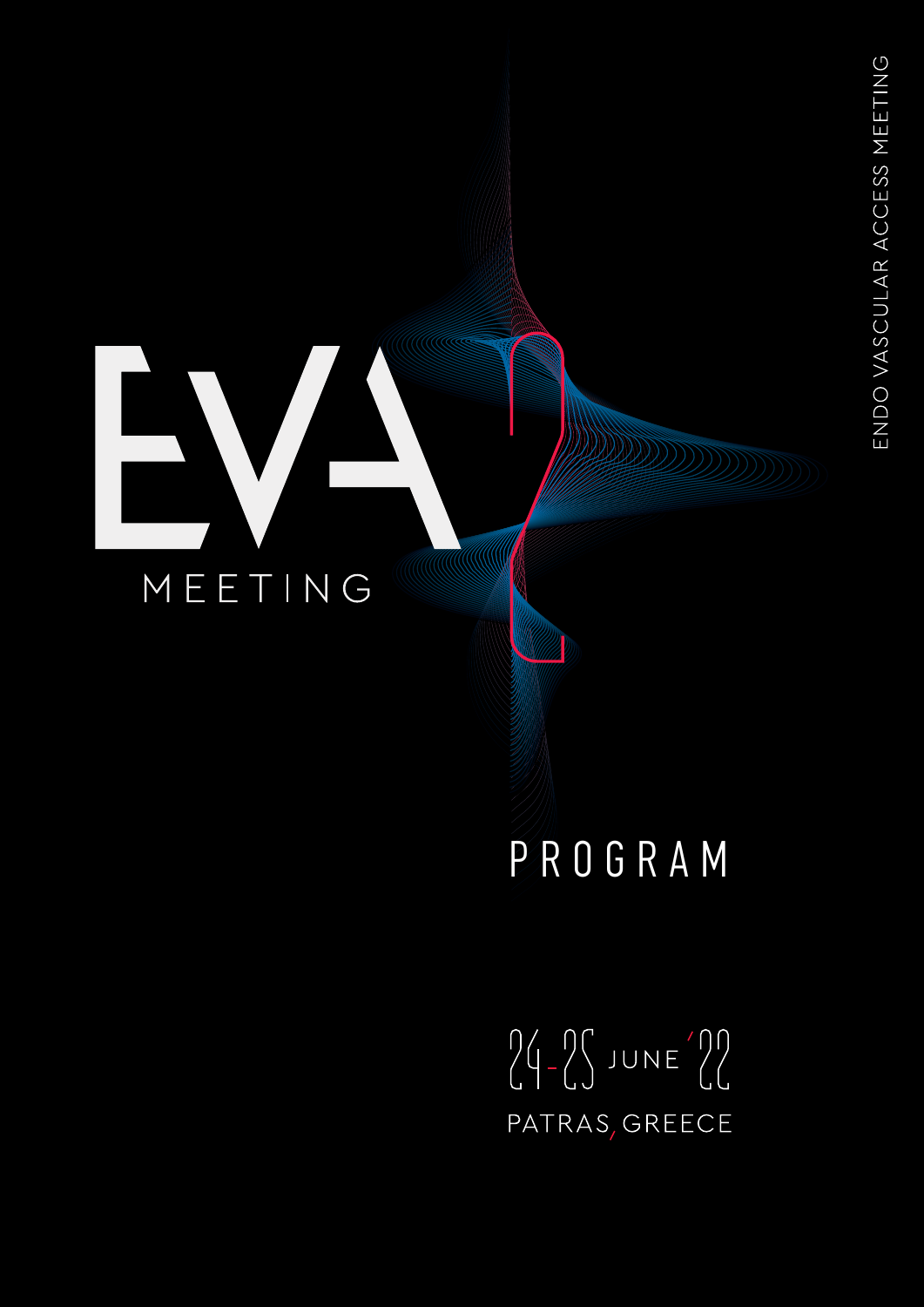|           | 08.00-08.15 Arrival-Registration                                                                                                                               |                                         |
|-----------|----------------------------------------------------------------------------------------------------------------------------------------------------------------|-----------------------------------------|
|           | 08.16-08.23 Welcome Introduction - D. Karnabatidis (GR), K. Katsanos (GR), P. Kitrou (GR)                                                                      |                                         |
|           | 08.24-09.09 What is New and Interesting in Vascular Access<br>Moderators: D. Karnabatidis (GR), P. Kitrou (GR)                                                 |                                         |
|           | The Nephrologist's view C. Lok (CA)                                                                                                                            |                                         |
|           | The Vascular Surgeon's view R. Coscas (FR)                                                                                                                     |                                         |
|           | The Interventional Radiologist's View A. Holden (NZ) *                                                                                                         | Unmet Needs Z. Haskal (USA)             |
|           | Discussion                                                                                                                                                     |                                         |
|           | Panel: G. Sengolge (AT), J. Ho Pei (SG), K. Katsanos (GR)                                                                                                      |                                         |
|           | 09.10-10.10 Trial Updates                                                                                                                                      |                                         |
|           | Moderators: P. Kitrou (GR), K. Katsanos (GR)<br>The Ellipsys Vascular Access System Post-Market Surveillance Study Protocol H. Wasse (USA)                     |                                         |
|           | The CONNECT AV Post-Market Studies Protocol N. Inston (UK)                                                                                                     |                                         |
|           | The AVENEW Clinical Study B. Dolmatch (USA)                                                                                                                    |                                         |
| JUNE 24TH | First Clinical Experience With a New Cell-Impermeable Endoprosthesis J. Gilbert (UK)                                                                           |                                         |
|           | The IN.PACT AV Study A. Holden (NZ)*                                                                                                                           | The EVA DROP Study G. Georgopoulou (GR) |
|           | The ABISS Trial R. Coscas (FR)                                                                                                                                 |                                         |
|           |                                                                                                                                                                | The VOLA Study S. Spiliopoulos (GR)     |
|           | Discussion                                                                                                                                                     |                                         |
|           | 10.11-10.56 Company Symposium<br>10.57-11.17 Coffee Break                                                                                                      |                                         |
|           | 11.18-11.53 Kidney Transplantation                                                                                                                             |                                         |
|           | Moderators: D. Goumenos (GR), I. Maroulis (GR)                                                                                                                 |                                         |
|           | Global Overview. Unmet Needs N. Karydis (GR)<br>Artificial Kidney and Xenotransplantation N. Inston (UK)                                                       |                                         |
|           | Kidney Transplantation and Remaining Vascular Access J. Gilbert (UK)                                                                                           |                                         |
|           | Discussion                                                                                                                                                     |                                         |
|           | Panel: J. Ibeas (SP), S. Kakkos (GR), M. Gallieni (IT)<br>11.54-12.49 Percutaneous AVF Creation                                                                |                                         |
|           | Moderators: P. Kitrou (GR), D. Karnabatidis (GR)                                                                                                               |                                         |
|           | Patient Selection N. Inston (UK)                                                                                                                               |                                         |
|           | Which Questions Have Been Answered Regarding EndoAVF, Based on the Evidence so far R. Coscas (FR)                                                              |                                         |
|           | What is Still Missing Regarding EndoAVF, Based on the Evidence so far R. Jones (UK)<br>Natural History of an RF-EndoAVF (case) D. Rajan (CA)*                  |                                         |
|           | Natural History of a Thermal-EndoAVF (case) R. Shahverdyan (DE)                                                                                                |                                         |
|           | Percutaneous Vs. Surgical AVF - Problems in Establishing an Algorithm T. Steinke (DE)                                                                          |                                         |
|           | Discussion<br>Panel: Panel: M. Papasotiriou (GR), K. Katsanos (GR), R. Loffroy (FR)                                                                            |                                         |
|           | 12.50-13.20 CiDA @ EVA                                                                                                                                         |                                         |
|           |                                                                                                                                                                | Case Discussion B. Dolmatch (USA)       |
|           | Panel: J. Ho Pei (SG), A. Al Sibaie (UAE), R. Jaffer (UK), N. Karunanithy (UK),<br>R. Jones (UK), J. Gilbert (UK), Karnabatidis (GR)                           |                                         |
|           | 13.21-14.06 Company Symposium - BD                                                                                                                             |                                         |
|           | 14.07-14.47 Lunch Break<br>14.48-15.33 Amazing Interventions Competition (supported by an educational grant from BD)                                           |                                         |
|           | Moderators: D. Karnabatidis (GR), K. Katsanos (GR), P. Kitrou (GR)                                                                                             |                                         |
|           | Covered Stent to the Rescue R. Jones (UK)                                                                                                                      |                                         |
|           | Total Endovascular Cephalic Jugular or Cephalic Subclavian Bypass by Using the<br>Persistent Jugulocephalic Vein and Collateral Pathways                       | T. Steinke (DE)                         |
|           | SVC and Pulmonary Embolism Due to Temporary CVC: Thromboaspiration                                                                                             |                                         |
|           | Strategy and Early Cannulation Bridge to AVF                                                                                                                   | V. Palermo (IT)                         |
|           | Unusual Rescue of a Pre-implanted Venous Stent G. Falcone (IT)                                                                                                 |                                         |
|           | Discussion<br>15.34-16.14 The "Arch" [Live Case - M. Theofanis (GR)]                                                                                           |                                         |
|           | Moderators: P. Kitrou (GR), M. Tozzi (IT)                                                                                                                      |                                         |
|           | Anatomical Considerations Z. Haskal (USA)                                                                                                                      |                                         |
|           | ASDIN White Paper on the Management of Cephalic Arch Stenosis H. Wasse (USA)<br>To "COVER" or not to "COVER" Stent R. Jones (UK)                               |                                         |
|           | The Vascular Surgeon's View D. Shemesh (IL)                                                                                                                    |                                         |
|           | Discussion                                                                                                                                                     |                                         |
|           | Panel: J.M. Abadal (SP), T. Steinke (DE), S. Trerotola (USA)<br>16.15-16.43 Paclitaxel-Coated Balloon Controversy                                              |                                         |
|           | Moderators: K. Katsanos (GR), S. Trerotola (USA)                                                                                                               |                                         |
|           | There is Homogeneity of Data in Vascular Access and Data Should be Pooled R. Loffroy (FR)                                                                      |                                         |
|           | There is Heterogeneity of Data in Vascular Access and Data Should not be Pooled P. Kitrou (GR)                                                                 |                                         |
|           | Discussion<br>Panel: Z. Haskal (USA), D. Karnabatidis (GR)                                                                                                     |                                         |
|           | 16.44-17.14 PAIRS @ EVA                                                                                                                                        |                                         |
|           | Moderator: A. Al Sibaie (UAE)                                                                                                                                  |                                         |
|           | Reviving the Dead AVF in Abu Dhabi J. Alkoteesh (UAE)<br>Transhepatic Tunneled Dialysis Catheters - Application: When All Other Access Fail K. Abdeltawab (EG) |                                         |
|           | Tips and Tricks in EndoAVF A. Kamel (USA)                                                                                                                      |                                         |
|           | Rare But Serious Complications of Vascular Access A. Al Sibaie (UAE)                                                                                           |                                         |
|           | 17.15-18.15 Editor Writing Club by Ziv Haskal (USA)                                                                                                            |                                         |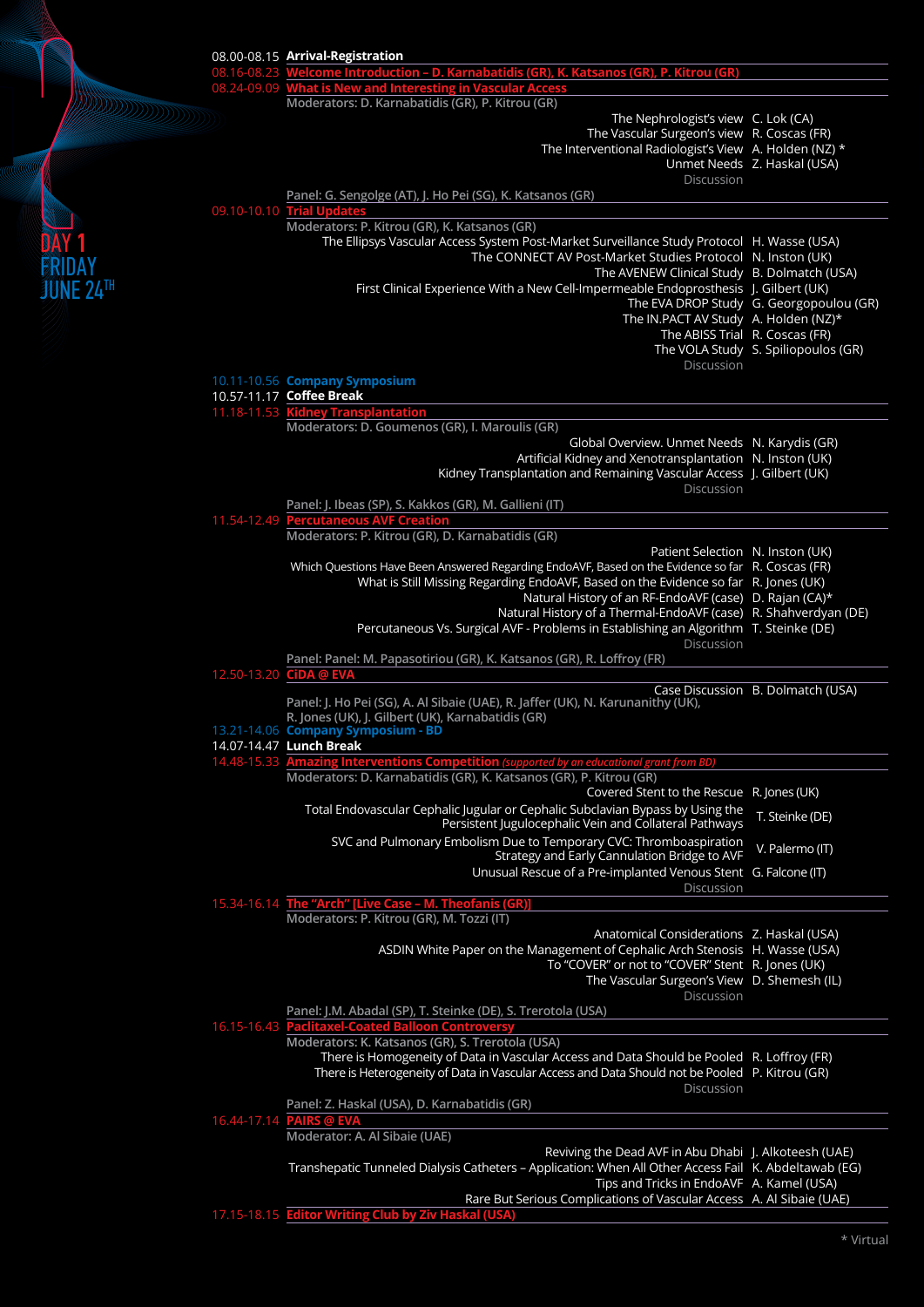|                  | 08.00-08.40 Out of the Box                                                                                                                                                                         |                                 |
|------------------|----------------------------------------------------------------------------------------------------------------------------------------------------------------------------------------------------|---------------------------------|
|                  | Moderators: A. Al Sibaie (UAE), K. Katsanos (GR)                                                                                                                                                   |                                 |
|                  | Radiological Costo-Clavicular Bypass J. Hull (USA)*<br>Inside-Out Approach T. Steinke (DE)<br>Sharp Recanalization Technique D. Rajan (CA)                                                         |                                 |
|                  |                                                                                                                                                                                                    | Outflow Veins M. Theofanis (GR) |
|                  | Discussion<br>Panel: D. Karnabatidis (GR), P. Kitrou (GR)                                                                                                                                          |                                 |
|                  | 08.41-09.41 The Way Ahead                                                                                                                                                                          |                                 |
|                  | Moderators: S. Trerotola (USA), T. Bisdas (GR)                                                                                                                                                     |                                 |
|                  | Olimus Family. A Novel Drug Coating for DCBs in AV Access? K. Katsanos (GR)<br>Omics of Central Venous Stenosis in ESKD H. Wasse (USA)<br>Wearables. Next Level of Surveillance? B. Dolmatch (USA) |                                 |
|                  | Dialysis Access Maturation. Is There a Way Ahead? E. Papachristou (GR)<br>Percutaneous AVF Creation. New Player in the Game? L. Patrone (IT)                                                       | Home Dialysis M. Aragon (USA)   |
| <b>JUNE 25TH</b> | Discussion                                                                                                                                                                                         |                                 |
|                  | Panel: M. Gallieni (Italy), A. Giannoukas (GR), D. Shemesh (IL)                                                                                                                                    |                                 |
|                  | 09.42-10.12 DASy @ EVA                                                                                                                                                                             | J. Ho Pei (SG)                  |
|                  | Moderator: J. Ho Pei (SG)<br>Strategies for Managing Symptomatic Central Vein Stenosis in Taiwan P.J. Ko (TW)*<br>Salvage of Thrombosed HD Access With Heavy Thrombus Load J. Ho Pei (SG)          |                                 |
|                  | 10.13-10.58 Company Symposium - Medtronic                                                                                                                                                          |                                 |
|                  | 10.59-11.19 Coffee Break                                                                                                                                                                           |                                 |
|                  | 11.20-12.05 Failing to Treat the Failing Vascular Access<br>Moderators: P. Kitrou (GR), B. Dolmatch (USA)                                                                                          |                                 |
|                  | Failed Recanalization of a Thrombosed BCAVF due to Crashed Central Venous Stent Y. Al Zahrani (KSA)                                                                                                |                                 |
|                  | A Routine Thrombectomy That Failed - Accept it or Do Better Next Time? N. Karunanithy (UK)                                                                                                         |                                 |
|                  | Access With Central Vein Stenosis P.J. Ko (TW)*                                                                                                                                                    |                                 |
|                  | When Plans A and B Fail, you Don't Want to Compromise Plan C F. Gryffroy (BE)                                                                                                                      |                                 |
|                  | Discussion                                                                                                                                                                                         |                                 |
|                  | Panel: Shahverdyan (DE), A. Kamel (USA)<br>12.06-12.51 Declotting Opportunities in the Spotlight [Live Case - M. Theofanis (GR)]                                                                   |                                 |
|                  | Moderators: A. Giannoukas (GR), P. Kitrou (GR)                                                                                                                                                     |                                 |
|                  | Mechanical Thrombectomy S. Heller (CZ)                                                                                                                                                             |                                 |
|                  | LAB Thrombectomy P. Kitrou (GR)                                                                                                                                                                    |                                 |
|                  | Thrombolytic Agents. Do they play a role? M. Krokidis (GR)<br>Surgical Thrombectomy G. Georgiadis (GR)                                                                                             |                                 |
|                  | Panel: D. Karnabatidis (GR), S. Spiliopoulos (GR), Y. Al Zahrani (KSA)                                                                                                                             |                                 |
|                  | 12.52-13.37 Company Symposium - GORE                                                                                                                                                               |                                 |
|                  | 13.38-14.18 Dialysis Vascular Access. Clinical Overview                                                                                                                                            |                                 |
|                  | Moderators: M. Papasotiriou (GR), G. Georgiadis (GR)                                                                                                                                               |                                 |
|                  | Clinical Examination. Tips & Tricks G. Sengolge (AT)<br>Which Imaging Modality & When E. Kehagias (GR)                                                                                             |                                 |
|                  | Clinical Evaluation of Dysfunctional Dialysis Access K. Moulakakis (GR)                                                                                                                            |                                 |
|                  | Clinical Disasters M. Tozzi (IT)                                                                                                                                                                   |                                 |
|                  | Discussion                                                                                                                                                                                         |                                 |
|                  | Panel: E. Papachristou (GR), N. Inston (UK), D. Rajan (CA)<br>14.19-14.59 Lunch Break                                                                                                              |                                 |
|                  | 15.00-15.45 Guidelines Updates on Vascular Access Treatment                                                                                                                                        |                                 |
|                  | Moderators: P. Kitrou (GR), N. Karunanithy (UK)                                                                                                                                                    |                                 |
|                  |                                                                                                                                                                                                    | ERA-EDTA M. Papasotiriou (GR)   |
|                  |                                                                                                                                                                                                    | K-DOQI C. Lok (CA)              |
|                  | A UK Expert Consensus Approach for Managing Symptomatic AVF Stenosis R. Jones (UK)<br>There is Consensus Between Guidelines J. Ibeas (SP)                                                          |                                 |
|                  | There is No Consensus Between Guidelines M. Gallieni (IT)                                                                                                                                          |                                 |
|                  | Discussion                                                                                                                                                                                         |                                 |
|                  | Panel: H. Wasse (USA), J. Gilbert (UK), M. Krokidis (GR)<br>15.46-16.31 Imaging in Hemodialysis                                                                                                    |                                 |
|                  | Moderators: Ch. Kalogeropoulou (GR), J.M. Abadal (SP)<br>Non-Contrast Enhanced MRA. A New "Healthy" Tool? M. Karachaliou (GR)                                                                      |                                 |
|                  | Intra-Vascular Ultrasound in AV access. Advantages and Limitations N. Karunanithy (UK)                                                                                                             |                                 |
|                  | Ultrasound Will Give You All the Details You Need S. Spiliopoulos (GR)                                                                                                                             |                                 |
|                  | Digital Subtraction Angiography. Can it Stand Alone? A. Kamel (USA)                                                                                                                                |                                 |
|                  | Discussion                                                                                                                                                                                         |                                 |
|                  | Panel: Z. Haskal (USA), B. Dolmatch (USA), K. Katsanos (GR)<br>16.32-17.12 Vascular Access Stenosis Treatment Controversy                                                                          |                                 |
|                  | Moderators: P. Kitrou (GR), J. Ho Pei (SG)                                                                                                                                                         |                                 |
|                  | What did Covered Stents Offer to Treatment K. Katsanos (GR)                                                                                                                                        |                                 |
|                  | Paclitaxel-Coated Balloons. Still Debatable? A. Kamel Abdel Aal (USA)                                                                                                                              |                                 |
|                  | High-Pressure Balloons Make all the Difference S. Trerotola (USA)                                                                                                                                  |                                 |
|                  | It's all About Sheaths, Wires and Catheters J. M. Abadal (SP)<br>Discussion                                                                                                                        |                                 |
|                  | Panel: O. Jaffer (UK), R. Loffroy (FR), M. Tozzi (IT)                                                                                                                                              |                                 |
|                  | 17.13-18.00 Central Venous Catheters                                                                                                                                                               |                                 |
|                  | Moderators: E. Papachristou (GR), S. Kakkos (GR)                                                                                                                                                   |                                 |
|                  | CVC related stenosis. How Common, How to Treat J. Ho Pei (SG)                                                                                                                                      |                                 |
|                  | Tricks are in the "Tips"? G. Bamichas (GR)<br>Antibiotics. Chemoprophylaxis and Infection Treatment M. Marangos (GR)                                                                               |                                 |
|                  | Last Option CVC Placement G. Sengolge (AT)                                                                                                                                                         |                                 |
|                  | Panel: H. Wasse (USA), N. Karunanithy (UK), C. Lok (CA)                                                                                                                                            |                                 |
|                  |                                                                                                                                                                                                    |                                 |